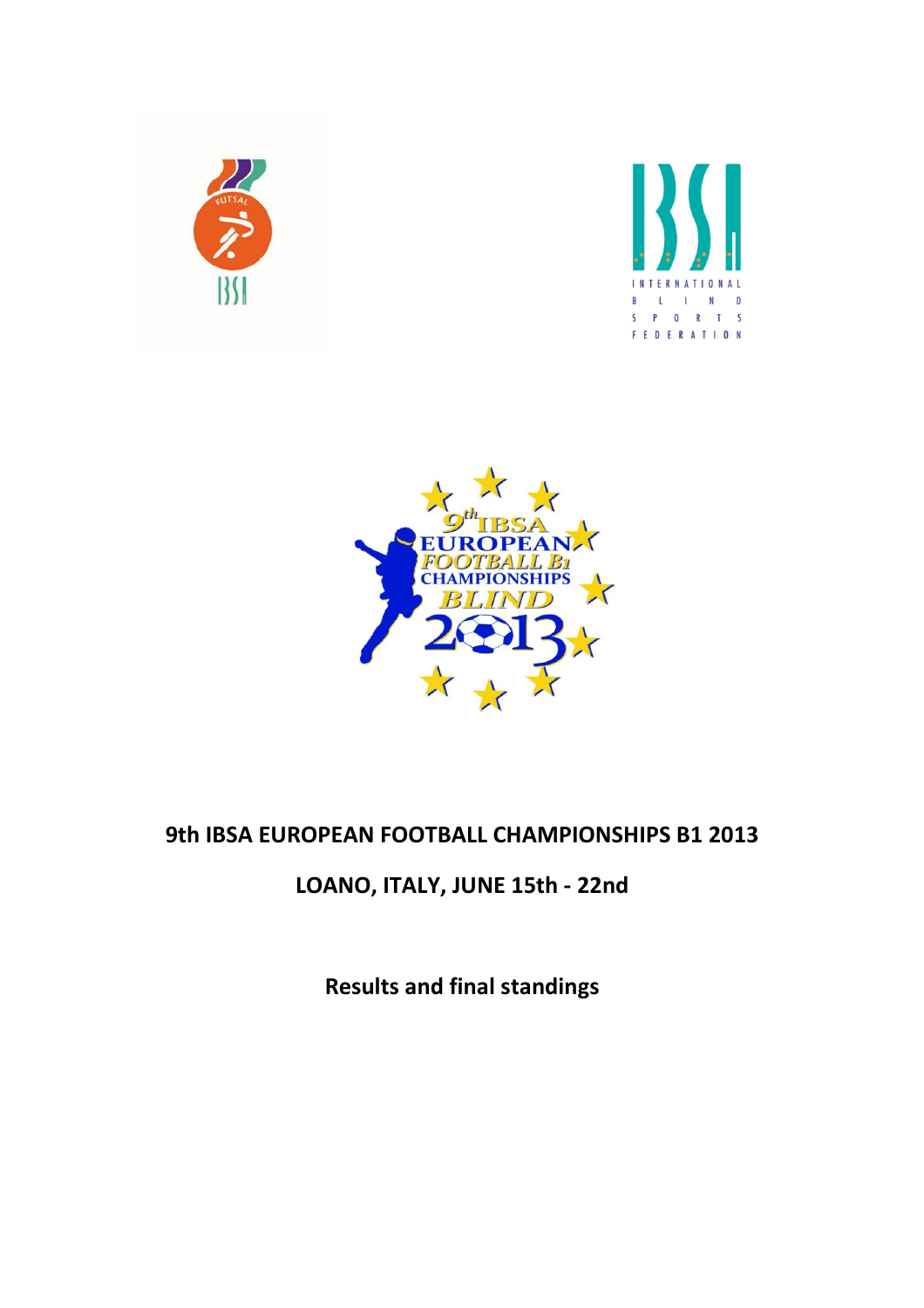#### Group stage

#### Match day 1 - Saturday June 15th

Group 1 France 2 - Greece 1 Spain 1 - Russia 0

Group 2 Italy 0 - Germany 1 England 0 - Turkey 1

#### Match day 2 - Sunday 16th June

Group 1 Spain 1 - Greece 1 France 2 - Russia 1

Group 2 Italy 0 - Turkey 0 England 1 - Germany 2

#### Match day 3 - Monday 17th June

Group 1 France 0 - Spain 0 Russia 0 - Greece 1

Group 2 Turkey 2 - Germany 2 Italy 1 - England 3